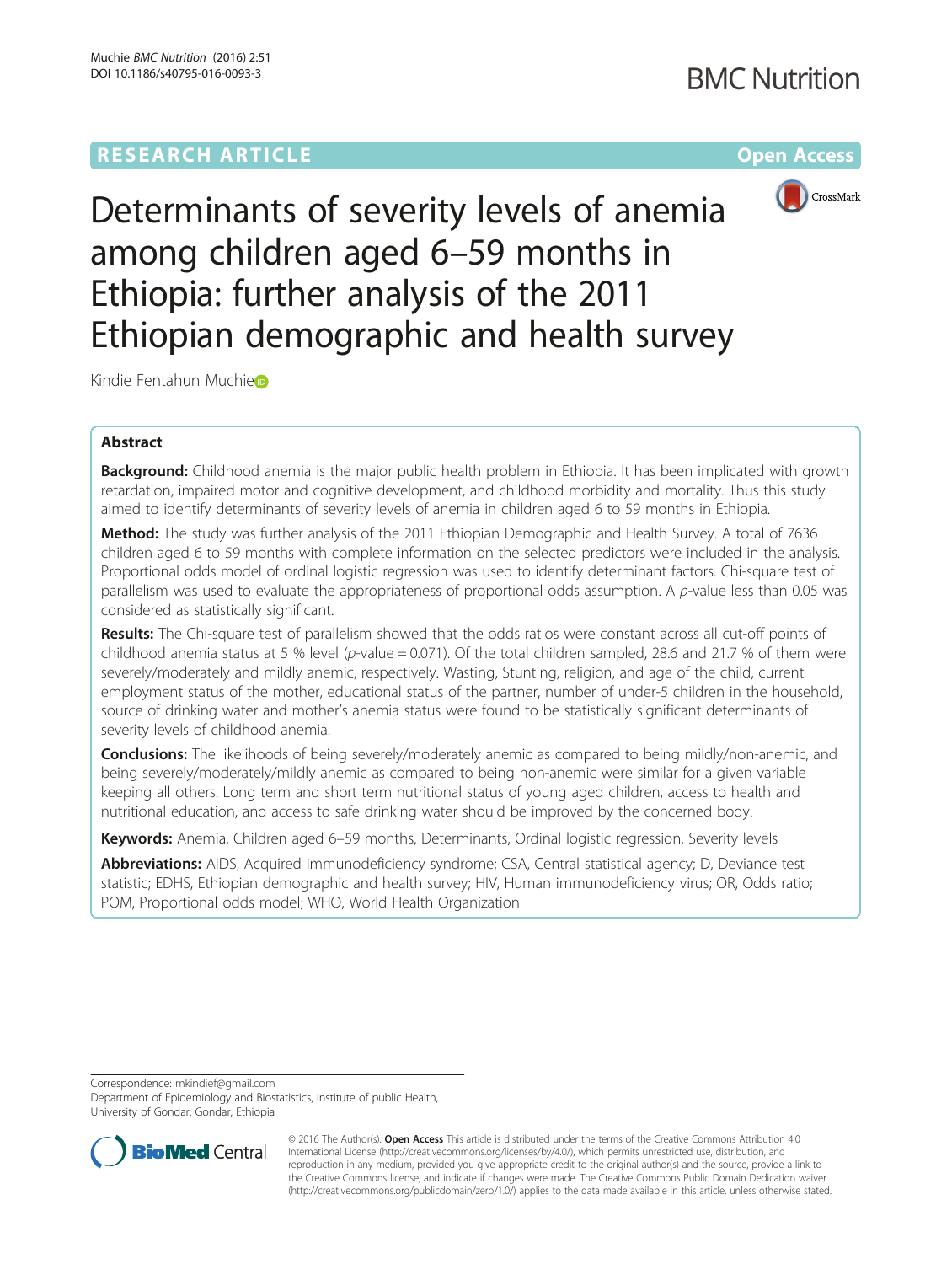## Background

Anemia is a condition characterized by a low level of hemoglobin in the blood [[1\]](#page-7-0). Although it affects individuals in all stages of life, preschool children and pregnant women are highly vulnerable. Anemia is a widespread public health problem, and severe anemia is a significant cause of childhood mortality [[2](#page-7-0)]. World Health Organization (WHO) considers anemia prevalence over 40 % as a major public health problem, between 20 and 40 % as a moderate public health problem, and between 5 and 20 % as a mild public health problem [[1](#page-7-0)]. High prevalence of anemia and its negative consequences for children's health, especially for their growth and development, have made anemia as an important public health problem, given the difficulty in implementing effective measures for controlling it [[3\]](#page-7-0). Therefore, to design effective intervention strategies in populations where anemia is common, understanding determinants of anemia and their individual strength of association has a paramount importance [[3, 4](#page-7-0)]. Anemia is multifaceted in etiology. Socioeconomic, nutritional, demographic, environmental and cultural characteristics had been associated with anemia; and the actions required have to encompass pertinent and relevant matters within the context of public health [\[3](#page-7-0), [5](#page-7-0)].

Different levels of severity of anemia (i.e., mild, moderate and severe) are sometimes combined for analysis and reporting. However, if they are reported separately more complete information would be obtained as the differences between them are meaningful theoretically as well as empirically.

The WHO estimated that 1.6 billion people were anemic worldwide, and approximately two-thirds of preschool children in Africa and south East Asia were anemic [\[6](#page-7-0)]. Furthermore, according to WHO report, more than half of the world's preschool-age children (56.3 %) reside in countries where anemia is a major public health problem [[6, 7](#page-7-0)]. In sub-Saharan Africa, it is a major public health problem among preschool-age children. In this region, much of the national prevalence is estimated to be above 40 % among this group [[8\]](#page-7-0). In Ethiopia, 54 and 44 % of under-five children were anemic in 2005 and 2011, respectively [[9\]](#page-7-0).

Even though the government of Ethiopia applied tremendous efforts, childhood anemia was a major public health problem according to WHO criteria. Many researches had been conducted to show its prevalence and associated factors. However, some of the studies were derived from research conducted in specific localized groups which were not representative of the entire Ethiopia [\[10](#page-7-0)–[12\]](#page-7-0). Despite the study conducted by Habte et al. was representative of Ethiopia, it only focused on maternal determinants of childhood anemia where socio-demographic and nutritional factors were not considered [[13\]](#page-7-0). Hence, until now there was no population based study permitting generalization about the different severity levels of anemia and its principal determinants among children aged 6 to 59 months in Ethiopia.

Therefore, the present study aimed to identify the determinants associated with different severity levels of anemia among children aged 6 to 59 months in Ethiopia. It was hoped that the results of the study will help to improve policy makers' understanding for effective and efficient application of rational planning and allocation of resources for preventive and control actions against anemia among children in the country.

## **Methods**

## Study design and sample size

The study was further analysis of the 2011 Ethiopian Demographic and Health survey (EDHS) data. EDHS is periodical survey with five years interval, sometimes different from five with special cases. The 2011 EDHS was conducted on a nationally representative sample of nine regions and two city administrations of the country. It was conducted from September 2010 to January 2011 to provide current and reliable data on fertility and family planning behavior, child mortality, adult and maternal mortality, children's nutritional status, use of maternal and child health services, knowledge of HIV/AIDS, and prevalence of HIV/AIDS and anemia. Samples were selected using stratified two-stage cluster design technique taking census enumeration areas as the sampling units. In the first stage, 624 clusters of enumeration areas were selected from the list of the 2007 Population and Housing Census sample frame. A total of 17,817 representative households were selected for the 2011 EDHS. Hemoglobin was measured onsite using battery operated portable Hemacue analyzer from finger prick for all children aged 6–59 months, and women aged 15–49 years. The detail of the methodology is available in the EDHS 2011 report [[9](#page-7-0)]. Only households having children aged 6–59 months were considered for this study. Data of 7636 children aged 6 to 59 months with complete information on the selected predictors of childhood anemia status were used.

## Variables and source of data

The 2011 EDHS data were obtained from Central Statistical Agency (CSA), Addis Ababa, Ethiopia. The outcome variable in this study was anemia status of children aged 6 to 59 months categorized into three: severe or moderate, mild, and non-anemic. Anemia status was determined based on hemoglobin concentration in blood adjusted to altitude. Adjusted concentration 10.0–10.9 g/dl was considered as mild anemia, 7.0-9.9 g/dl as moderate anemia and less than 7.0 g/dl as severe anemia.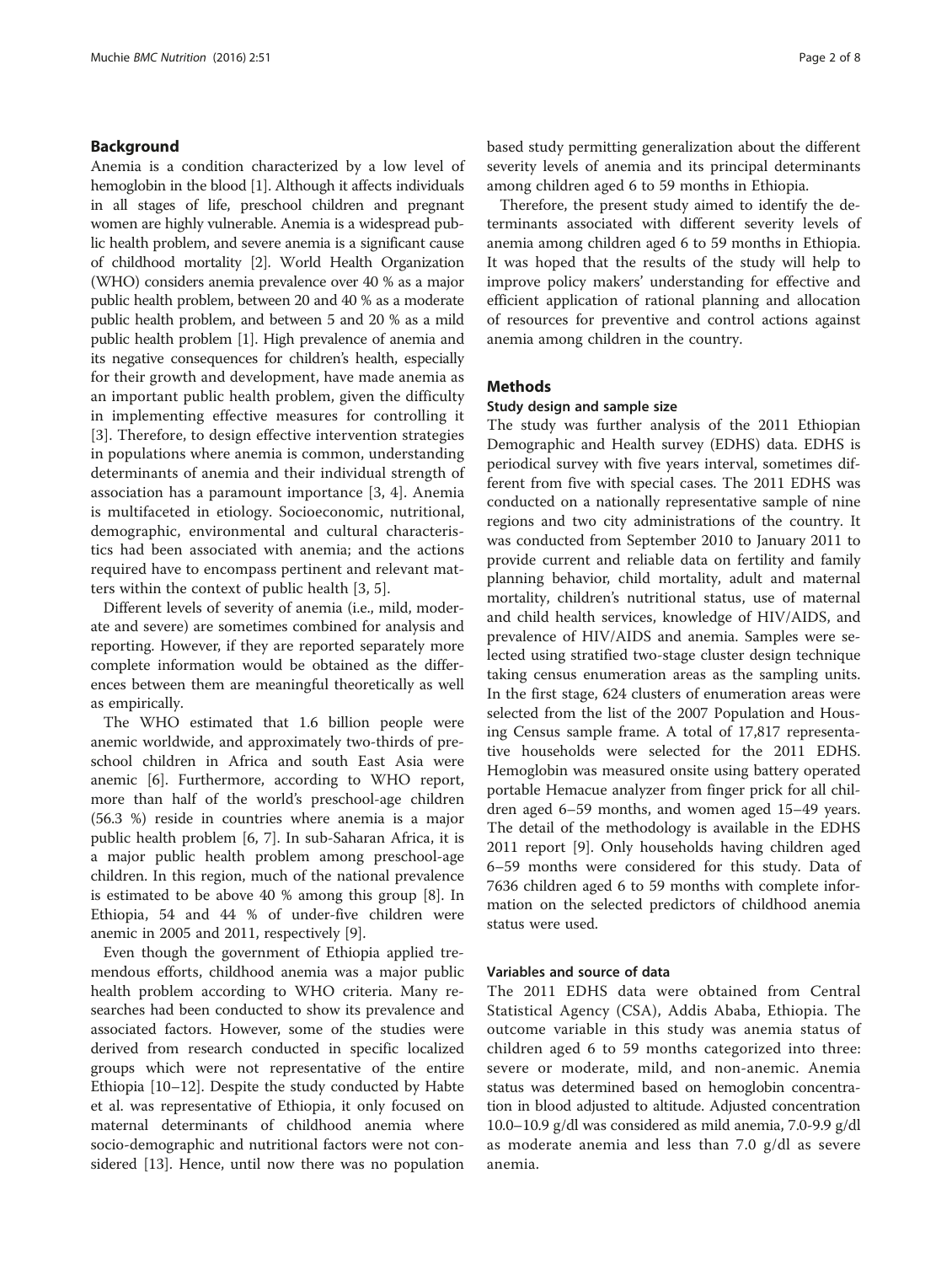This study tried to include the most important expected determinants of anemia from various literature reviews [\[3](#page-7-0), [5, 10](#page-7-0)–[19\]](#page-7-0), and their theoretical justification from the source of data [[9\]](#page-7-0). The explanatory variables at individual and household levels included were child's size at birth, sex of child, child's age, stunting status of child, wasting status of child, mother's educational level, husband/partner's educational level, mothers' anemia status, mothers' age, mothers' marital status, mothers' current employment status, place of residence, religion of child, source of drinking water, number of under five years old children in the household and child's birth order.

#### Method of analysis

Ordinal logistic regression model was employed because of child anemia status is ordered. Specifically, proportional odds model (POM) was employed because of the following appealing features: (a) it is invariant under several categories as only the signs of the regression coefficients change when the coding of the response variable are inverted [\[20](#page-7-0), [21](#page-7-0)]; (b) it is invariant under collapsibility of the ordered categories as the regression coefficients do not change when response categories are collapsed or the category definitions are changed [\[22](#page-7-0)]; and (c) it produces the most easily interpretable regression coefficients as  $exp(-\beta)$  is the homogenous odds ratio (OR) over all cut-off points summarizing the effects of the explanatory variables on the response variable in a single frequently used measure [\[20](#page-7-0)].

The POM for the categorical variable Y with C ordered categories and a collection of  $P$  explanatory variables for the  $l^{th}$  subject  $X'_l = (x_{1l}, x_{2l}, ..., x_{pl}), l = 1, 2, ..., n$  is given as:

$$
logit[Y_{l} \le i | x_{l}] = log\left[\frac{\pi_{i}(X_{l})}{1 - \pi_{i}(X_{l})}\right]
$$
  
=  $\alpha_{i} - \beta_{1}x_{1l} - ... - \beta_{p}x_{pl}$   
=  $\alpha_{i} - X_{l}'\beta for i = 1, 2, ..., c - 1; l = 1, 2, ..., n$ 

where  $\pi_i(X_l) = Pr(Y_l \leq i | X_l)$  and  $\beta$  is a column vector of P regression coefficients and  $\alpha_i$  is  $\mathbf{i}^{th}$  intercept coefficient.

After the best model has been chosen, test of parallelism was assessed. A non-significant chi-square test of parallelism was taken as evidence that the logit surfaces are parallel and that the odds ratios can be interpreted as constant across all possible cut-off points of the outcome variable.

## Results

### Characteristics of the study sample

From the sampled children, 28.6, 21.7 and 49.7 % were severely or moderately anemic, mildly anemic, and nonanemic, respectively. Out of children who resided in

rural areas, 22.0 % were mildly anemic, and 29.6 % were severely or moderately anemic. These figures were 19.9 and 23.5 % for those children who resided in urban areas, respectively (Table [1](#page-3-0)).

### Determinants of severity levels of child anemia

The result of uni-variable ordinal logistic regression analysis indicated that the variables sex  $(p$ -value = 0.122) and marital status ( $p$ -value = 0.605) were not significant at 10 % level. Hence, the final multivariable model excludes sex and marital status from the analysis. For this model the deviance based chi-square test provided a chisquare value of  $1429.661$  (*p*-value < 0.0005) which implied that the model had good fit. Furthermore, the Chisquare test of parallelism showed that odds ratios appeared to have held constant across all cut-off points of childhood anemia status for the final model at 5 % level  $(p$ -value = 0.071). Since the parallel lines assumption was held, the interpretation of the result obtained by modeling severely/moderately anemic versus mildly/nonanemic; and anemic versus non-anemic were the same.

As shown in Table [2,](#page-5-0) the result indicated that severely stunted children were 1.92 (OR =1.92; 95 % CI: 1.71 – 2.15; *p*-value < 0.0005) times more likely to be at higher anemia status as compared to non-stunted children. Similarly, moderately stunted children were 1.26 (OR =1.26; 95 % CI: 1.13 – 1.41; p-value < 0.0005) times more likely to be at higher anemia status as compared to those who were non-stunted.

As compared to non-wasted children, being at higher anemia status was 1.42 (OR =1.42; 95 % CI: 1.09 – 1.85;  $p$ -value = 0.01) and 1.30 (OR = 1.30; 95 % CI: 1.11 – 1.52;  $p$ -value = 0.001) times more likely for severely wasted and moderately wasted children, respectively.

The estimate implied that children in the age range of 6 to 11 months were 5.05 (OR =5.05; 95 % CI: 4.25 – 5.99;  $p$ -value < 0.0005) times more likely to be at higher anemia status as compared to those in the age range of 48 to 59 months. Similarly, the likelihood of being at higher anemia status was 3.97 (OR =3.97; 95 % CI: 3.45 – 4.57;  $p$ -value < 0.0005) times higher for children in the age range of 12 to 23 months compared to those in the age range of 48 to 59 months.

Furthermore, the results illustrated that the odds of being at higher anemia status was higher for children from non-employed mothers (OR =  $1.13$ ; 95 % CL:  $1.02-$ 1.25; *p*-value = 0.051).

On the other hand, the odds of being at higher anemia status were lower for children whose households used improved source of drinking water (OR = 0.87; 95 % CL: 0.79–0.96; *p*-value = 0.006), whose mothers' partners/ husbands were at primary educational level as compared to illiterate (OR =  $0.86$ ; 95 % CL:0.77–0.95;  $p$ -value = 0.004).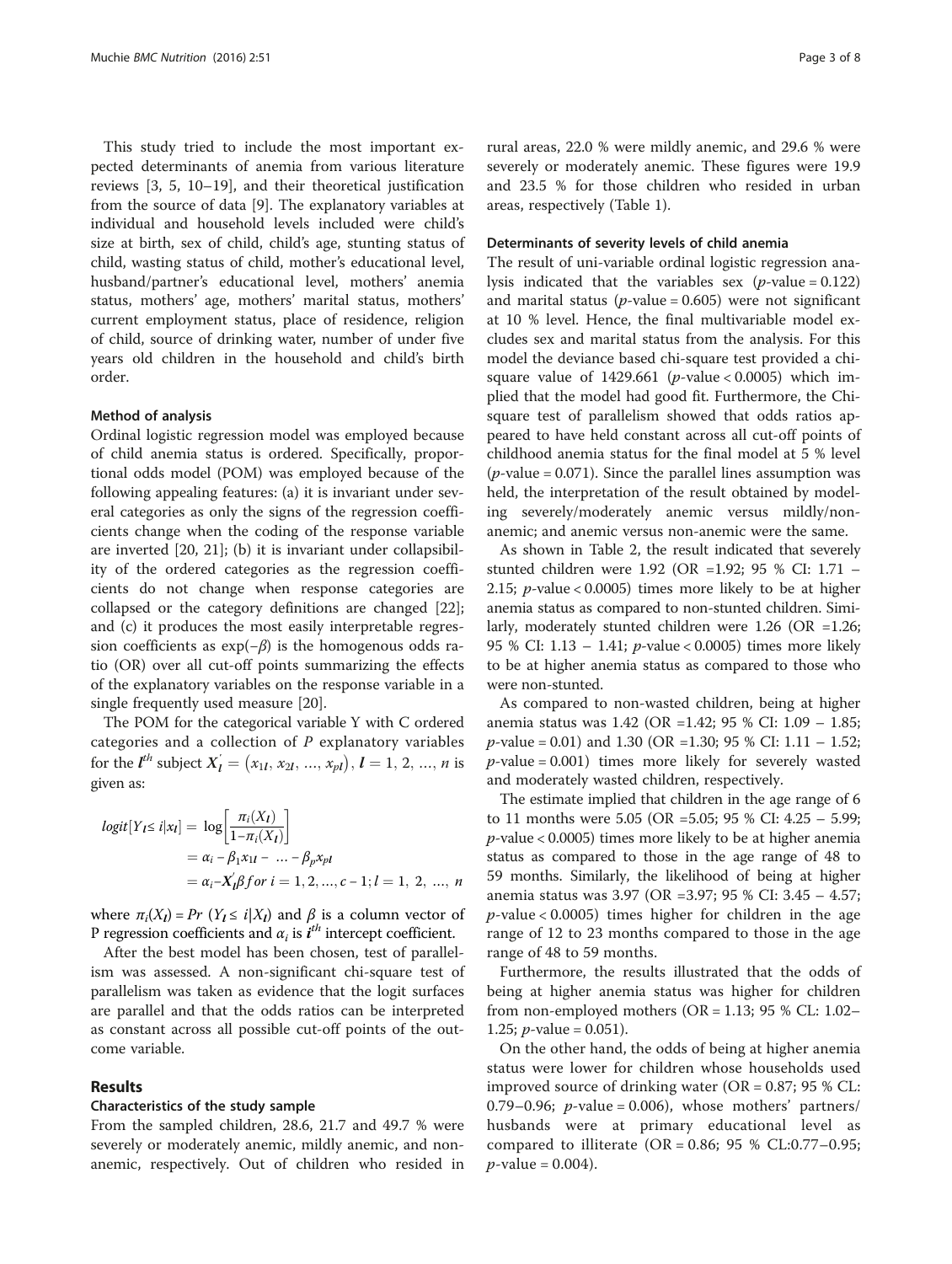## <span id="page-3-0"></span>Table 1 Percentage distribution of anemia status and covariates

| Variables                               | Categories                           | Child's Anemia status |        |                    | Total  |
|-----------------------------------------|--------------------------------------|-----------------------|--------|--------------------|--------|
|                                         |                                      | Non-anemic            | Mild   | Severe or moderate |        |
| Mother's age (years)                    | $15 - 24$                            | 47.7 %                | 22.3 % | 30.0 %             | 22.2 % |
|                                         | $25 - 29$                            | 50.2 %                | 21.1 % | 28.7 %             | 31.8 % |
|                                         | $30 - 34$                            | 48.2 %                | 21.8 % | 30.0 %             | 21.4 % |
|                                         | $35 - 49$                            | 52.1 %                | 21.8 % | 26.1 %             | 24.7 % |
| Type of place of residence              | Rural                                | 48.4 %                | 22.0 % | 29.6 %             | 84.6 % |
|                                         | Urban                                | 56.7 %                | 19.9 % | 23.5 %             | 15.4 % |
| Mother's educational level              | Primary, Secondary or higher         | 55.5 %                | 21.5 % | 23.0 %             | 29.0 % |
|                                         | Illiterate                           | 47.3 %                | 21.8 % | 30.9 %             | 70.9 % |
| Source of drinking water supply         | Improved                             | 52.9 %                | 20.6 % | 26.5 %             | 50.5 % |
|                                         | Non-improved                         | 46.4 %                | 22.8 % | 30.8 %             | 49.5 % |
| Religion                                | Orthodox                             | 62.6 %                | 19.0 % | 18.4 %             | 32.6 % |
|                                         | Protestant                           | 58.0 %                | 22.9 % | 19.1 %             | 20.9 % |
|                                         | Muslim                               | 37.0 %                | 23.0 % | 40.0 %             | 46.6 % |
| Number of children under 5 in household | 3 or above                           | 42.9 %                | 22.6 % | 34.6 %             | 18.7 % |
|                                         | Two                                  | 48.2 %                | 22.2 % | 29.5 %             | 48.5 % |
|                                         | One                                  | 55.8 %                | 20.4 % | 23.9 %             | 32.8 % |
| mother's anemia status                  | Severe or moderate                   | 33.8 %                | 22.2 % | 44.0 %             | 7.3 %  |
|                                         | Mild                                 | 38.7 %                | 23.9 % | 37.4 %             | 16.5 % |
|                                         | Non-anemic                           | 53.6 %                | 21.1 % | 25.2 %             | 76.1 % |
| Mother's marital status                 | Currently in union/living with a man | 49.5 %                | 21.6 % | 28.8 %             | 93.5 % |
|                                         | Formerly in union/living with a man  | 52.4 %                | 22.2 % | 25.4 %             | 6.4 %  |
| Husband/partner's education level       | Secondary or higher                  | 56.2 %                | 19.1 % | 24.7 %             | 9.8 %  |
|                                         | Primary                              | 53.7 %                | 22.6 % | 23.7 %             | 37.1 % |
|                                         | Illiterate                           | 45.7 %                | 21.5 % | 32.8 %             | 53.1 % |
| Mother's current employment status      | Not working                          | 47.3 %                | 22.1 % | 30.6 %             | 69.6 % |
|                                         | Working                              | 55.2 %                | 20.7 % | 24.1 %             | 30.4 % |
| Birth order number                      | $6+$                                 | 46.9%                 | 23.7 % | 29.4 %             | 26.5 % |
|                                         | $4 - 5$                              | 47.2 %                | 22.4 % | 30.4 %             | 23.7 % |
|                                         | $2 - 3$                              | 51.0%                 | 20.6 % | 28.4 %             | 31.7 % |
|                                         | 1                                    | 54.8 %                | 19.7 % | 25.6 %             | 18.1 % |
| Sex of child                            | Male                                 | 49.6 %                | 21.2 % | 29.2 %             | 51.2 % |
|                                         | Female                               | 49.8 %                | 22.2 % | 28.1 %             | 48.8 % |
| Child's Size at birth                   | Large                                | 51.0 %                | 22.2 % | 26.8 %             | 29.6 % |
|                                         | Average                              | 52.0 %                | 20.3 % | 27.7 %             | 39.7 % |
|                                         | Small                                | 45.5 %                | 22.9 % | 31.6 %             | 30.8 % |
| child age grouped                       | $6 - 11$                             | 30.5 %                | 26.5 % | 43.0 %             | 10.8 % |
|                                         | $12 - 23$                            | 36.2 %                | 22.9 % | 40.9 %             | 20.5 % |
|                                         | $24 - 35$                            | 47.8 %                | 21.9%  | 30.3 %             | 21.9 % |
|                                         | $36 - 47$                            | 57.0 %                | 20.5 % | 22.6 %             | 24.0 % |
|                                         | $48 - 59$                            | 65.1 %                | 19.3 % | 15.6 %             | 22.8 % |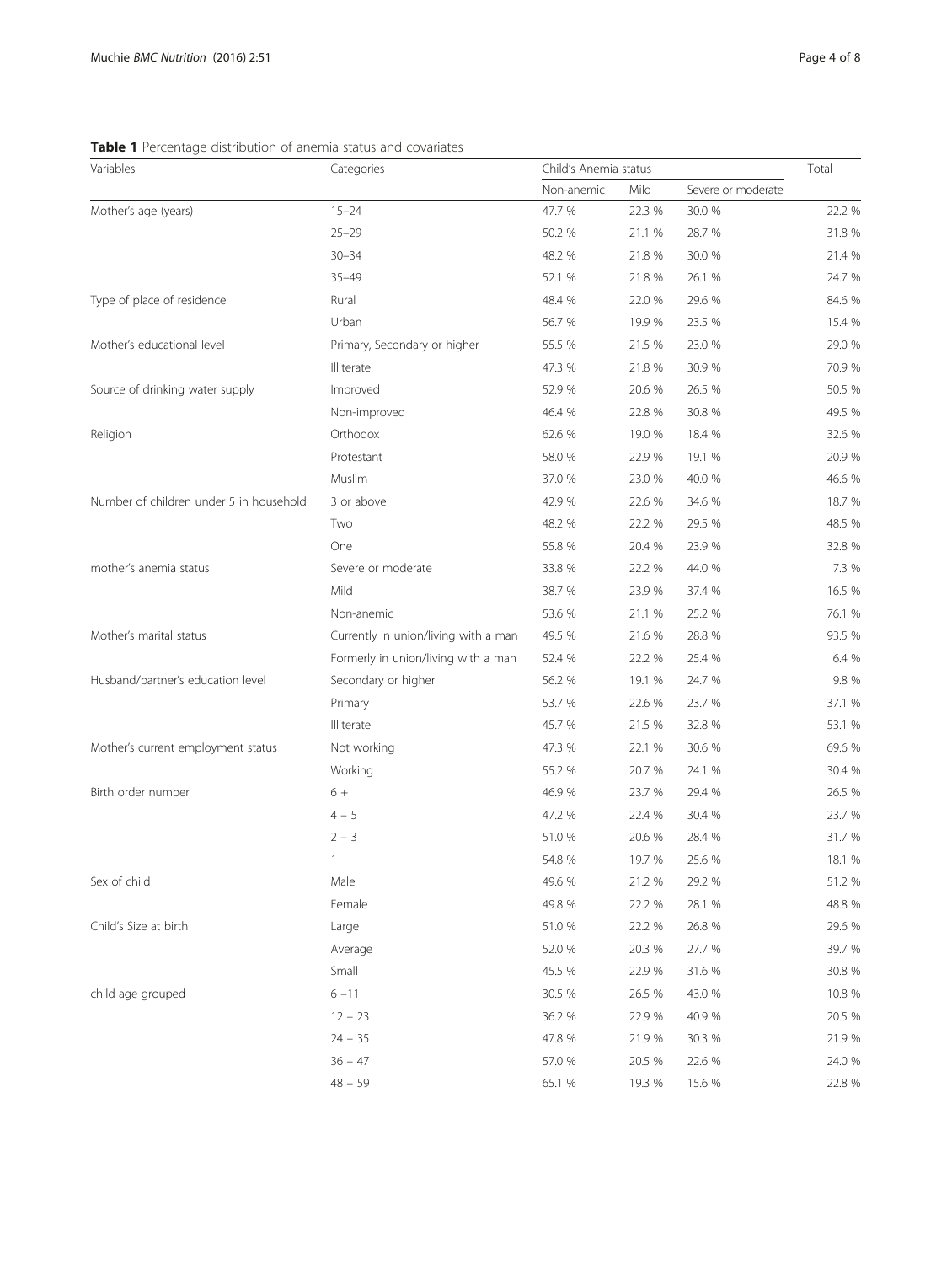| Wasting status of Child  | Severely wasted    | 33.5 % | 21.1 % | 45.4 % | 2.9 %  |
|--------------------------|--------------------|--------|--------|--------|--------|
|                          | Moderately wasted  | 38.0 % | 25.4 % | 36.6 % | 8.7 %  |
|                          | Non-wasted         | 51.4 % | 21.3 % | 27.3 % | 88.6 % |
| Stunting status of Child | Severely stunted   | 40.0 % | 22.9 % | 37.1 % | 22.6 % |
|                          | Moderately stunted | 51.5 % | 21.7 % | 26.8 % | 24.3 % |
|                          | Non-stunted        | 53.0 % | 21.1 % | 25.8 % | 53.0 % |
| Total                    |                    | 49.7 % | 21.7 % | 28.6 % | 100 %  |

Table 1 Percentage distribution of anemia status and covariates (Continued)

The results showed that the odds of being at higher anemia status were higher for children from households with two  $(OR = 1.17; 95 % CL: 1.05–1.30; p-value =$ 0.005) and three or more (OR = 1.30; 95 % CL: 1.13– 1.49; p-value < 0.0005) under-five children. Similarly, the odds of being at higher anemia status were higher for children whose mothers were at higher severity level of anemia; mothers with Severe/moderate (OR = 1.84; 95 % CL: 1.55–2.18; p-value < 0.005) and mild (OR = 1.57; 95 % CL: 1.40–1.77;  $p$ -value < 0.0005).

In this study, the religious affiliation of the child was also found out to be significantly associated with children anemia status. The likelihood of being at higher anemia status to Orthodox and Protestant children were 62.3 %  $(OR = 0.38; 95 % CL: 0.34–0.42; p-value < 0.0005)$  and 56.1 % (OR = 0.44; 95 % CL: 0.39–0.50; p-value < 0.0005) lower than those children whose mothers are Muslim, respectively.

## **Discussions**

From the Chi-square test of parallelism, the likelihood of being severely/moderately anemic as compared to being mildly/non-anemic and the likelihood of being severely/ moderately/mildly anemic as compared to being nonanemic was similar for a given variable keeping all others among variables studied.

The result indicated that severely/moderately stunted children were more likely to be severely/moderately anemic as compared to non-stunted. This result was consistent with the finding that stunting was associated with increased risk of anemia in children 6 to 59 months, and that anemia prevalence in children with stunting was twice that of children with normal stature [[14](#page-7-0)]. It was also consistent with the finding that stunted children were 2.7 times more likely to be anemic than their counterpart [\[10](#page-7-0)]. This finding also agreed with other studies conducted in Bangladesh [\[23](#page-7-0)], Brazil [[24\]](#page-7-0), Burma [[25\]](#page-7-0) and Kenya [\[26\]](#page-7-0). Moreover, the likelihood of being anemic was high in wasted children. Since stunting and wasting are long-term and short-term indicators of malnutrition, the implication of the results was that undernourished children experience higher risk of developing anemia as compared to nourished children. The possible explanation could be due to the fact that anemia and malnutrition often share common causes; it is expected that multiple types of malnutrition would coexist in the same individuals, and increase the development of anemia in synergetic manner. Besides, the gastrointestinal epithelium disturbance in malnourished individuals may reduce absorption, and contribute towards development and worsening of anemia [\[11\]](#page-7-0). Consequently, low hemoglobin level may also compromise the linear growth of the children [[27\]](#page-7-0).

The results also showed that the likelihood of children in the age range of 6 to23 months being severely/moderately anemic was higher than those in the age range of 48 to 59 months, holding all other variables constant. The result of the study was consistent with the result of various studies [[11](#page-7-0), [15](#page-7-0)–[17](#page-7-0)]. One of the possible explanations for the higher likelihood of anemia might be related to low balanced nutritional intakes that may not be sufficient for their rapid growth related demands [\[28](#page-7-0)]. The other possible reasons might be due to the fact that poor infant and young children feeding practices particularly timely initiation of complementary food is low in Ethiopia as evidenced by published data of 2005 and 2011 EDHS survey [[29\]](#page-7-0).

The results revealed that the odds of being severely/ moderately anemic were higher for children from nonemployed mothers. This result was consistent with the finding that children of working mothers were at lower risk of anemia [[14\]](#page-7-0).

Moreover, the odds of being severely/moderately anemic were higher for children whose households used non-improved source of drinking water. This result agreed with the result that the occurrence of anemia was 1.68 times higher for children from households that consume untreated water as compared to those children from households that consume treated water [\[14\]](#page-7-0). Precarious sanitation conditions are linked with anemia, even if indirectly. Since such conditions are associated with greater number of infectious and parasitic diseases, which in turn contributed towards diminishing the hemoglobin levels.

From the results, the odds of being severely/moderately anemic were higher for children whose mothers'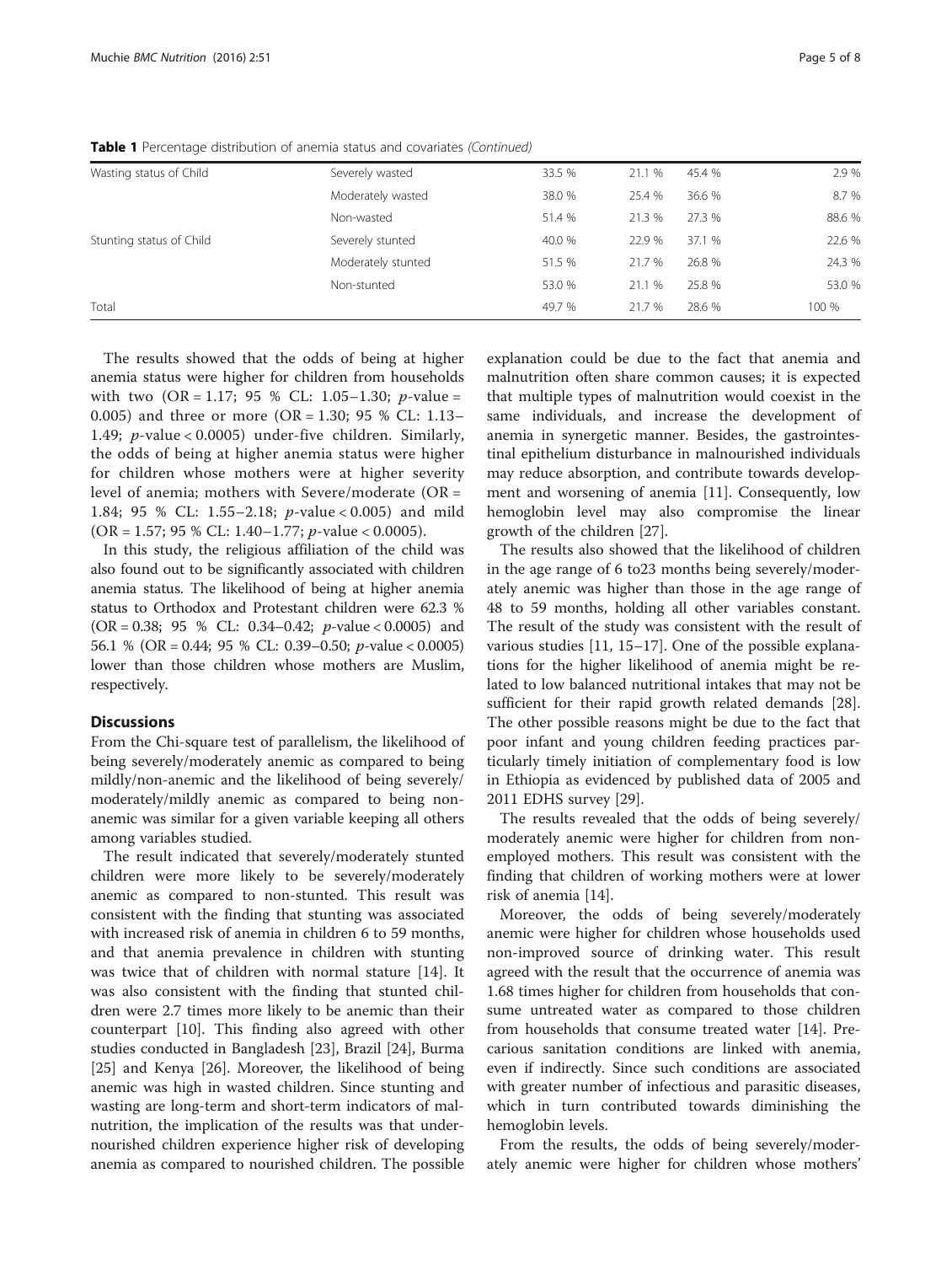## <span id="page-5-0"></span>Table 2 Parameter estimates of related covariates in the final proportional odds model

| Variables                                   | anates in the man proportional<br>Categories | <b>OR</b> | P-value | 95 % CI of OR          |      |
|---------------------------------------------|----------------------------------------------|-----------|---------|------------------------|------|
|                                             |                                              |           |         | $\mathsf{L}\mathsf{B}$ | UB   |
| Mother's age (years)                        | $15 - 24$                                    | 1.07      | 0.522   | 0.88                   | 1.29 |
|                                             | $25 - 29$                                    | 1.03      | 0.673   | 0.88                   | 1.21 |
|                                             | $30 - 34$                                    | 1.12      | 0.11    | 0.97                   | 1.30 |
|                                             | 35-49 (ref)                                  |           |         |                        |      |
| Type of place of residence                  | Rural                                        | 1.04      | 0.582   | 0.90                   | 1.21 |
|                                             | Urban (ref)                                  |           |         |                        |      |
| Mother's educational level                  | Primary/Secondary/higher                     | 0.92      | 0.186   | 0.82                   | 1.04 |
|                                             | No education (ref)                           |           |         |                        |      |
| Source of drinking water supply             | Improved                                     | 0.87      | 0.006   | 0.79                   | 0.96 |
|                                             | Non improved (ref)                           |           |         |                        |      |
| Religion                                    | Orthodox                                     | 0.38      | .000    | 0.34                   | 0.42 |
|                                             | Protestant                                   | 0.44      | .000    | 0.39                   | 0.50 |
|                                             | Muslim (ref)                                 |           |         |                        |      |
| Number of children 5 and under in household | 3 or above                                   | 1.30      | .000    | 1.13                   | 1.49 |
|                                             | Two                                          | 1.17      | 0.005   | 1.05                   | 1.30 |
|                                             | One (ref)                                    |           |         |                        |      |
| Mother's anemia status                      | Severe or moderate                           | 1.84      | .000    | 1.55                   | 2.19 |
|                                             | Mild                                         | 1.57      | .000    | 1.40                   | 1.78 |
|                                             | Not anemic (ref)                             |           |         |                        |      |
| Husband/partner's education level           | Secondary or higher                          | 1.04      | 0.667   | 0.86                   | 1.26 |
|                                             | Primary                                      | 0.86      | 0.004   | 0.77                   | 0.95 |
|                                             | No education (ref)                           |           |         |                        |      |
| Mother's current employment status          | Not working                                  | 1.13      | 0.015   | 1.02                   | 1.25 |
|                                             | Working (ref)                                |           |         |                        |      |
| Birth order number                          | $6+$                                         | 1.05      | 0.655   | 0.86                   | 1.28 |
|                                             | $4 - 5$                                      | 1.13      | 0.188   | 0.94                   | 1.35 |
|                                             | $2 - 3$                                      | 1.01      | 0.922   | 0.87                   | 1.17 |
|                                             | $1$ (ref)                                    |           |         |                        |      |
| Child's Size at birth                       | Large                                        | 0.97      | 0.557   | 0.86                   | 1.09 |
|                                             | Average                                      | 0.95      | 0.308   | 0.85                   | 1.05 |
|                                             | Small (ref)                                  |           |         |                        |      |
| Child age (years)                           | $6 - 11$                                     | 5.06      | .000    | 4.25                   | 6.01 |
|                                             | $12 - 23$                                    | 3.98      | .000    | 3.45                   | 4.59 |
|                                             | $24 - 35$                                    | 2.11      | .000    | 1.83                   | 2.42 |
|                                             | $36 - 47$                                    | 1.47      | .000    | 1.28                   | 1.68 |
|                                             | $48 - 59$ (ref)                              |           |         |                        |      |
| Wasting status of Child                     | Severe                                       | 1.42      | 0.01    | 1.09                   | 1.85 |
|                                             | Moderate                                     | 1.30      | 0.001   | 1.11                   | 1.52 |
|                                             | Not wasted (ref)                             |           |         |                        |      |
| Stunting status of Child                    | Severe                                       | 1.92      | .000    | 1.71                   | 2.15 |
|                                             | Moderate                                     | 1.26      | .000    | 1.13                   | 1.41 |
|                                             | Not stunted (ref)                            | 1.07      |         |                        |      |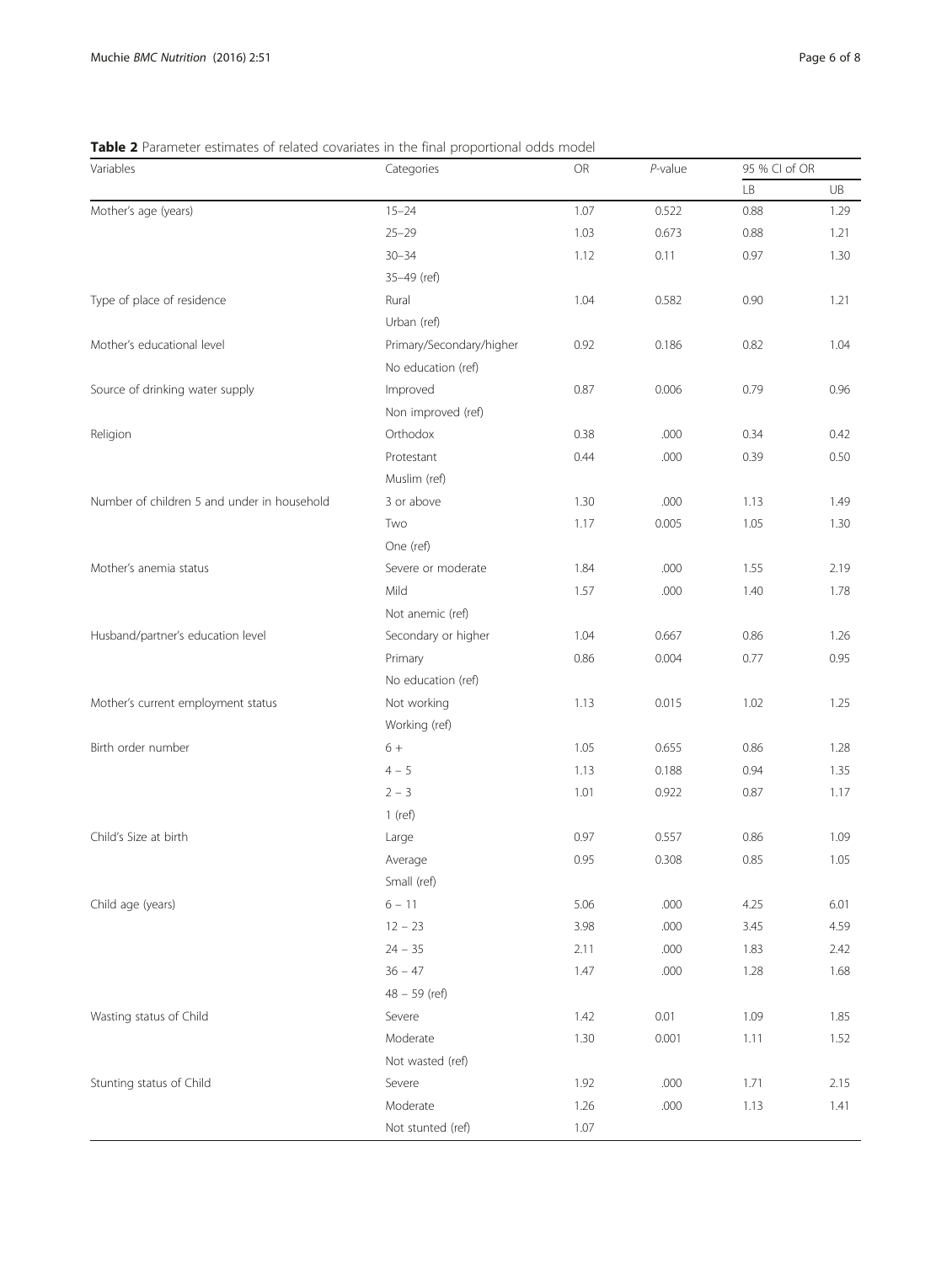partners/husbands were illiterate. Related study showed that, education has a relationship with the capacity to grasp the knowledge needed for adequate healthcare and nutrition for children; just as it provides a chance to join the labor market and probably better socioeconomic conditions [\[18](#page-7-0)]. This may be because educated partners have better health and nutrition knowledge and child rearing practices than uneducated ones which both contribute to improved child health. Therefore, it is useful to improve partners' access to education in all areas in order to address the problem through improving their income earning capacity and also enhancing the quality of care and attention they can provide to their children.

Additionally, at the household level, the results indicated that the higher anemia status was more likely for children from households with greater number of children under the age of five years in Ethiopia. This agreed with the result of other study done in Brazil [[19\]](#page-7-0). The possible justification could be due to the fact that the household with greater number of children has high demand and expenditure for food to satisfy the needs of members of the family. In conjunction, this may worsen the quality of care for children, and increase the risk of anemia not only for children but also for adults.

The results also implied that higher child anemia status was more likely for children from severely/moderately anemic and mildly anemic mothers compared to those from non-anemic mothers. This result was consistent with other finding that maternal anemia was associated with increased risk of anemia in children 6 to 59 months [\[14](#page-7-0)]. The possible reason might be related to shared socio-economic status of the family which may affect both children and their mothers, and leading to anemia.

Based on the religious affiliation of the child, the likelihood of severe/moderate anemia to Orthodox and Protestant children are lower than those Muslim children. Here religious affiliation has impact on severity levels of child anemia status. This result was supported by other related studies conducted in North-East India [[30\]](#page-7-0) and India [[31](#page-7-0)].

## Limitations

The data used was secondary which was obtained from cross sectional survey. As a result there may be causeeffect relationship dilemma. Furthermore, this study did not include all modifiable risk factors like current status/ history of infectious disease particularly those which have a potential role in dysregulating erythropoiesis such as HIV, intestinal parasites and malaria. Moreover, in this study only hemoglobin value was measured to define anemia. However, in the areas where micronutrient deficiencies and hemoglobinopathies are prevalent measuring serum hematinics level and detecting hemoglobinopathies along with hemoglobin level gives appealing evidences for public health intervention.

## Conclusions

The likelihoods of being severely/moderately anemic as compared to being mildly/non-anemic and of being severely/moderately/mildly anemic as compared to being non-anemic were similar for a given variable keeping all others variables. The study revealed that nutritional status of the child (wasting status and stunting status), current employment status of mother, religion of the child, educational status of partner, age of child, number of children under-5 in the household, source of drinking water and mother's anemia status were the most important determinants of severity levels of child anemia in Ethiopia in 2011. Consequently, a number of interventions required to reduce high prevalence of anemia for children in Ethiopia were recommended. These include: First, Policies and plans have to be put in place to reduce the prevalence of mothers' anemia. Second, Efforts like health, nutritional and family planning education, and follow up of both long term and short term nutritional status should be made to young aged children. Third, Improve partners' access to education in all areas to enhance the quality of care and attention they can provide to their children. Finally, Efforts should be made to improve access to safe drinking water and job opportunities to mothers.

## Additional file

[Additional file 1:](dx.doi.org/10.1186/s40795-016-0093-3) NUTN-D-15-00006 last used data (an excel file up on which all the results of the manuscript was based). (XLS 1979 kb)

#### Acknowledgement

I would like to thank the Ethiopian Central Statistics Agency for providing me with all the relevant secondary data used in this study. Next to this, I also would like to express my deepest gratitude to my wife Betelhem Tigabu for her continued support and initiation. Finally, I would like to thank all who directly or indirectly supported me.

#### Funding

I did not receive external funding for this research.

## Availability of data and materials

Fully anonymized data supporting the findings of this study can be found in Additional file 1.

#### Authors' contributions

KFM designed the study, performed the statistical analysis, interpreted the results and prepared the manuscript. The author also read and approved the final manuscript.

#### Author's information

The author currently works at University of Gondar, Gondar, Ethiopia. He serves as a Lecturer and Researcher in Epidemiology and Biostatistics Department, Institute of Public Health. He obtained both Master of Science in Biostatistics and Bachelor of Science in Statistics from University of Gondar, Ethiopia.